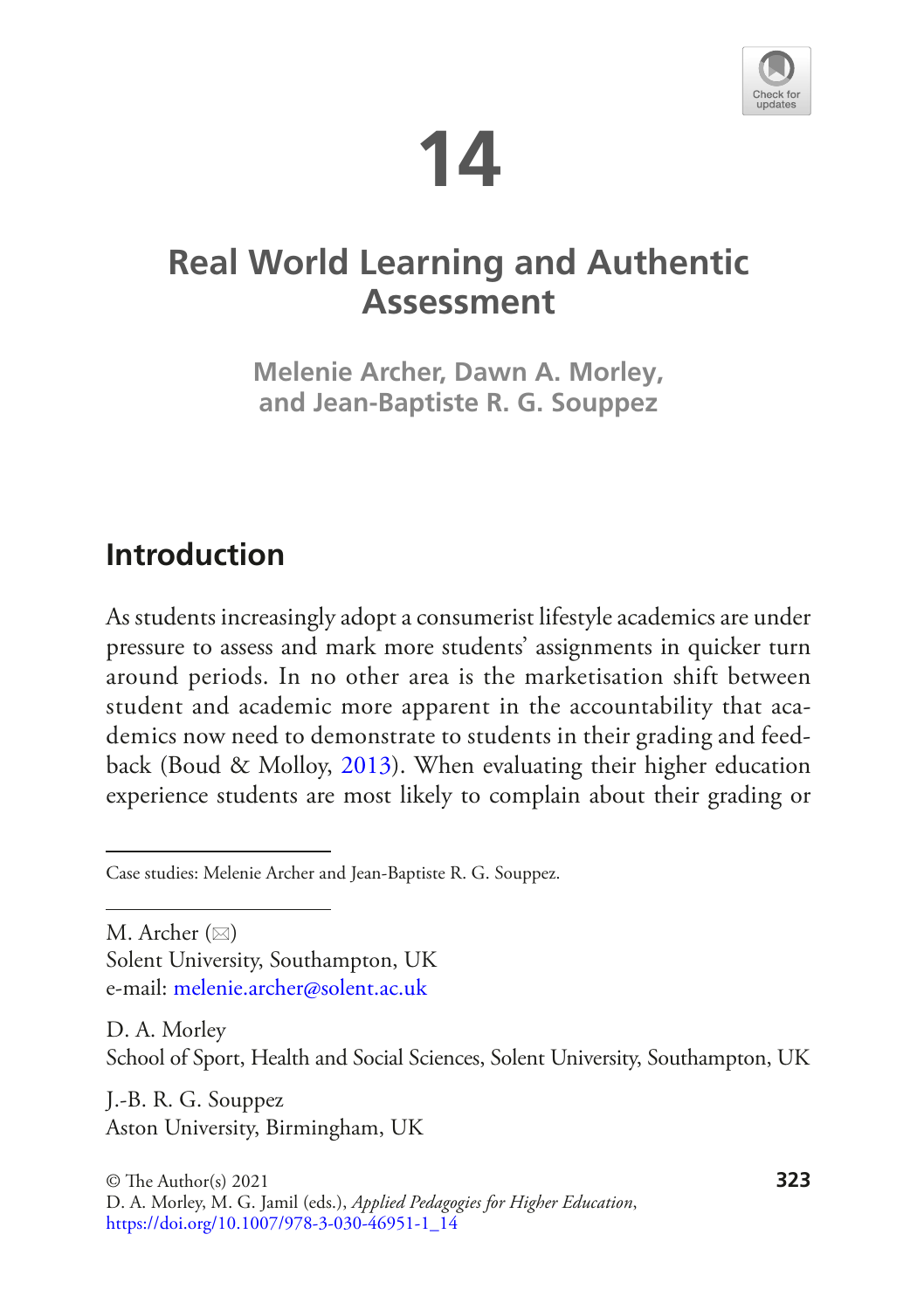feedback (Boud & Molloy, [2013\)](#page-17-0) and National Student Survey results consistently indicate that this category, more than any other, has the highest student dissatisfaction rates (Race, [2014](#page-18-0)).

Real world learning (RWL) encourages the development of student attributes for employment and lifelong learning. Over recent years the ethos in higher education has started to move towards a real world learning approach and student-led curriculum where a socio-constructivist positioning of students' learning invites students to be active partners in their higher education experience. The increasing incidence of group assessment and peer review is indicative of this change and traditional methods of marking have also been touched by this changing ethos (Nicol, Thomson, & Breslin, [2014\)](#page-18-1). Students are encouraged to lessen their dependency and increase their pro activity in negotiating and building their academic and personal journey through higher education (Nicol & Macfarlane-Dick, [2006](#page-18-2)). Feedback has started to be positively repositioned as feed forward where students are encouraged to build on feedback for future development.

The recognition that academics need to be smarter about the time they spend marking (Race, [2014\)](#page-18-0) supports a re-examination of assessment and feedback especially as traditional written feedback encourages passivity in students rather than a personal hunger to feed forward their learning into future development. It makes sense that academics step out of present practice to embrace assessment that actively engages students not only with their learning but the means to use feedback constructively for future learning and employability.

# **What Is Real World Learning and How Does It Relate to Assessment?**

This concept map was produced during a session to identify what RWL is and where it fits into higher education teaching and assessment frameworks (Fig. [14.1](#page-2-0)). The map explores the learning outcomes in relation to employability, understanding of the industry sector and identifies the opportunities for personal development and self-awareness. Recognising RWL as an authentic assessment experience, which can be personalised to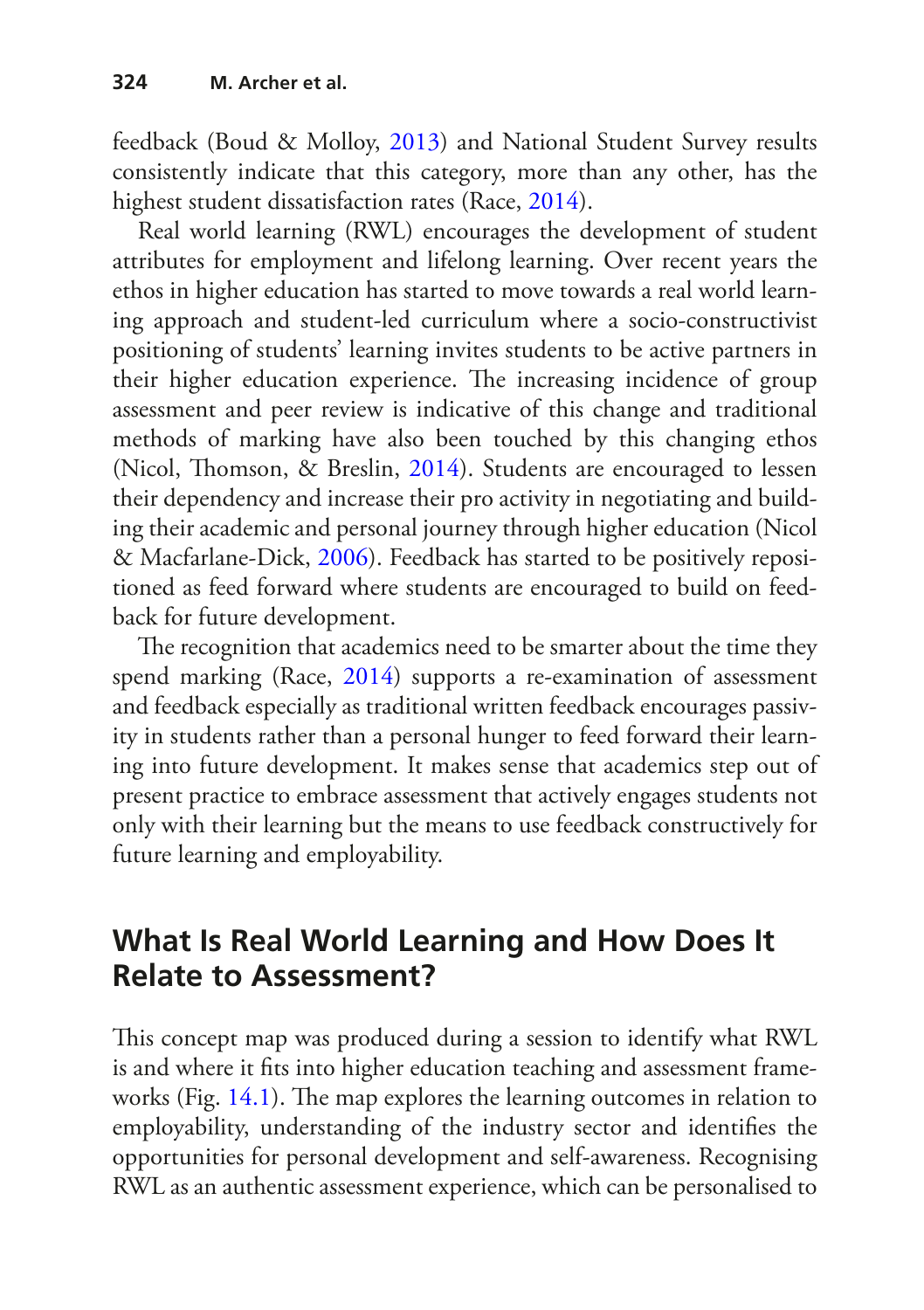<span id="page-2-0"></span>

**Fig. 14.1** Concept map from the authors

create challenging and unique learning, the concept map also ascertains that *formative* and *group peer review and assessment* will allow students to develop personal traits such as resilience, reflection and team working.

# **Designing Authentic Assessment**

Real world learning requires student assessment to replicate as close as possible the authenticity of real world experiences. Gulikers, Bastiaens and Kirschner ([2004\)](#page-17-1) in their examination of STEM subjects present the idea that authentic assessment requires students to use the same competencies, or combinations of knowledge, skills and attitudes that are applied in the criterion situated in professional life. The assessment criteria may necessarily differ according to the discipline area and Shulman ([2005\)](#page-18-3) argues that educators should try to develop signature pedagogies that link not only to ideas, practices and values, but also the behaviours adopted in inherent uncertainty. Authentic assessment may involve increased challenge and risk that initiate student affective engagement and reflection on the consequences of the decisions made. Traditional assessment, dominated by examinations and essays, risks creating a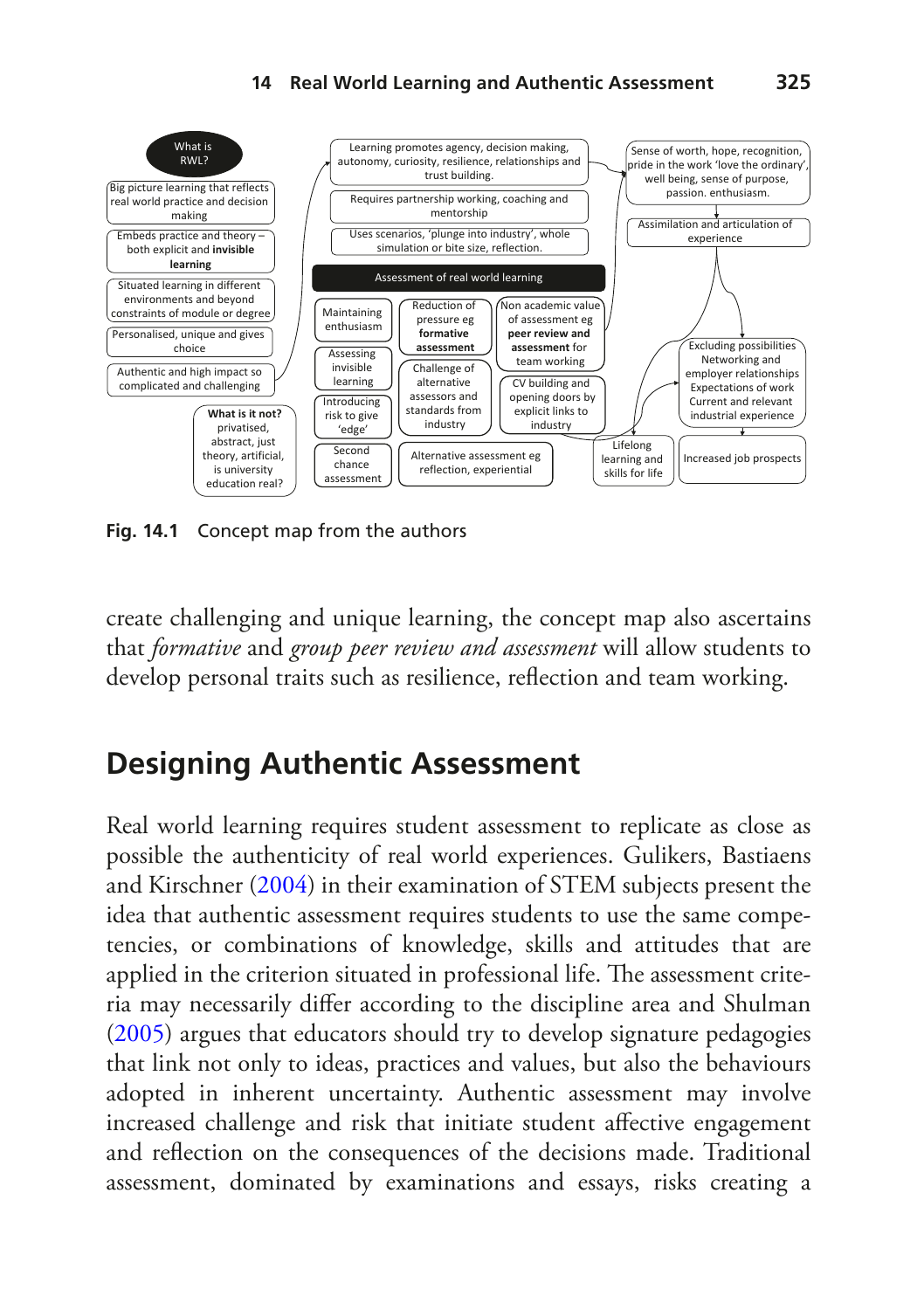schism between theory and practice while assessment remains dominated by academic procedure. Carefully designed assessment, that enhances work readiness as well as measuring learning, encourages a bridging of university learning and its practical application (Morley, Bettles, & Derham, [2019\)](#page-17-2).

The case studies, presented in this chapter, are drawn from the different disciplines of yacht design and festival management. They are good examples of the differing signature pedagogies that Shulman ([2005\)](#page-18-3) presents; both courses require different pedagogies to suit each discipline.

In order to ensure assessment and feedback are relevant to RWL, practitioners must decide on the desired outcomes for the course. From the outset the module must fit with the title of the course. The BA (Hons) Yacht Design course focuses on the technical elements of the design process and the assessment would not be solely based on the model boat race, as described in the case study, but also based on other simulated and controlled environments that prepare students for working within the yachting industry. In contrast, the BA (Hons) Festival and Event Management course assessments focus on the management competencies required during the delivery stage of an event. This is assessed through tutor observation and peer assessment reflecting real world practice and decision making. Both courses require students to demonstrate how they would perform, act and react in a work environment thus providing the student with an enriched learning experience relevant and beneficial to their chosen career path.

Kolb [\(1984](#page-17-3)), Honey and Mumford and Lewin have all linked theory to practice when decoding the experiential learning process, presenting a cyclical method (Beard & Wilson, [2006\)](#page-16-0). The design of this approach allows for reflection on experience during the formative feedback stages; however, the use of the model may not always be applicable in the summative stages of assessment when the physical action is the end product. Assessment design and timing should, therefore, be considered if the student is to benefit from the formative feedback experience in the RWL environment.

Academics must consider if there are enough steps in the assessment process to assist the delivery of an RWL programme—to build in reflective elements and to establish if these actually meet the learning criteria. As a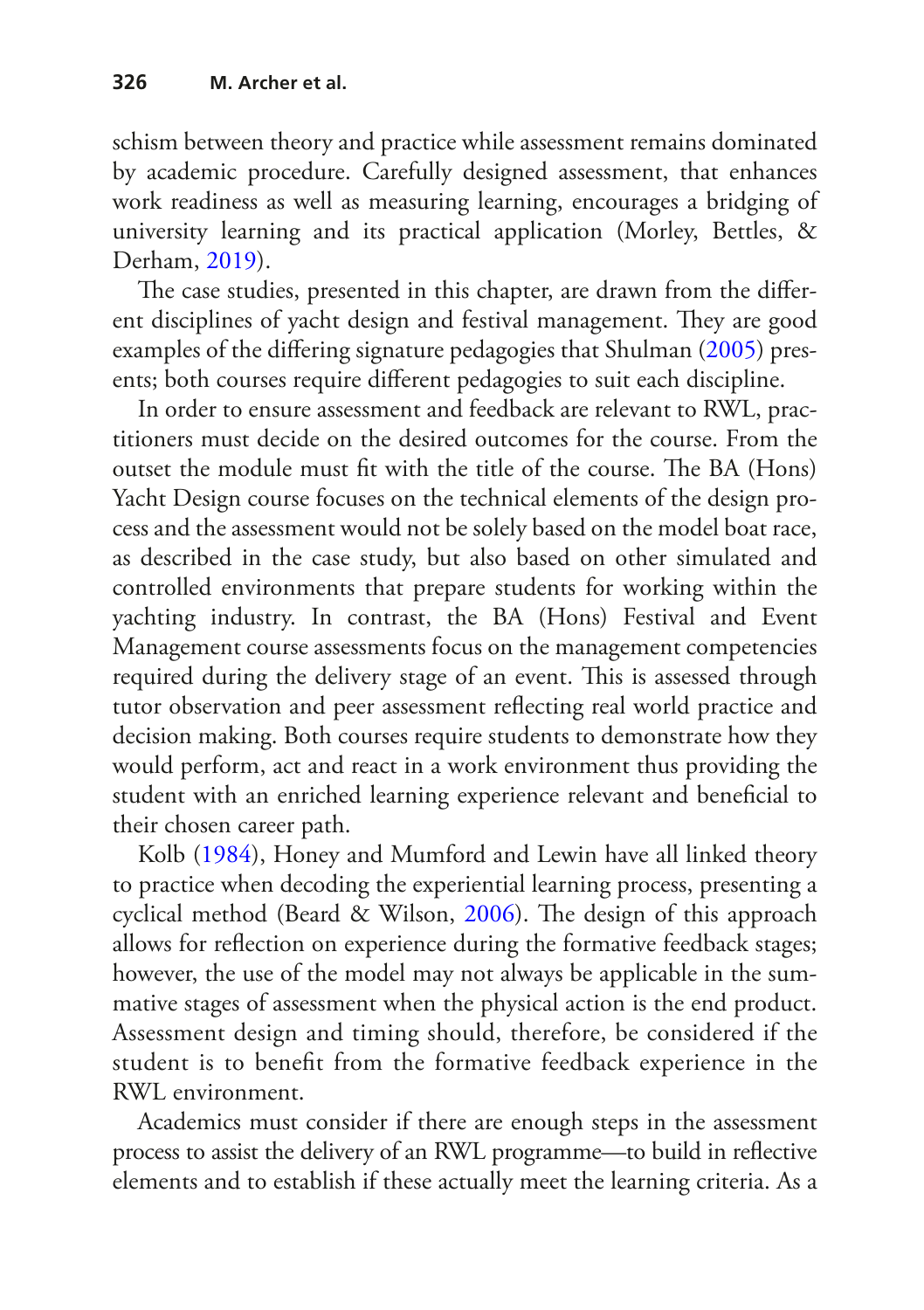result of trying to make learning explicit and 'usable' for students, courses may need extra formative assessments, formal or informal, to give the students the best chance of performing to their best ability during a 'live' assessment through the feed forward gained en route.

The importance of dialogue is key to shifting feedback away from the notion of *telling* to students playing an active role in using the information presented to them. Hounsell ([2008\)](#page-17-4) reinforces the need for sustainability in feedback where feedback moves from the short-term gain to becoming embedded in the students' understanding of what constitutes acceptable work and within a framework, what needs improving. This can then be transferred to the world of work where students can engage meaningfully in their lifelong learning.

Group meetings, one-to-one support and online surveys are currently used to monitor students' progress throughout a course to give feedback on predicted academic outcomes. This would be an ideal opportunity to give the student time to reflect on how they will behave in the real world assessment by adding simulated tasks or problem-based activities, so the mid-term progress meetings would subsequently focus on academic and personal development in relation to the real world environment.

The use of Kolb's experiential learning cycle ([1984](#page-17-3)) helps to counteract another challenge of using RWL assessment in that all student learning is not always accounted for in the specified learning outcomes of the teaching session. Assessment of experience, particularly in the disciplines of art and performance, is an example of these invisible learning outcomes. Described by De Bono [\(1976\)](#page-17-5), logical and analytical thinking demonstrated and practised throughout the study process also interact with 'lateral' thinking or 'out of the box thinking' (Bladen & Kennell, [2014](#page-16-1)). Often the explicit and invisible learning is so inextricably linked that a physical action that they may cause an emotional reaction therefore affecting the outcome of the assessment. Students may behave differently during a simulation assessment, whereby the emotional effects of working under pressure or creative problem solving may impact student performance. However, the student responses to stress, group conflict or problems are skills essential in the workplace, and the individual's attitude and approach to learning should be considered in the assessment process. This authentic learning experience creates very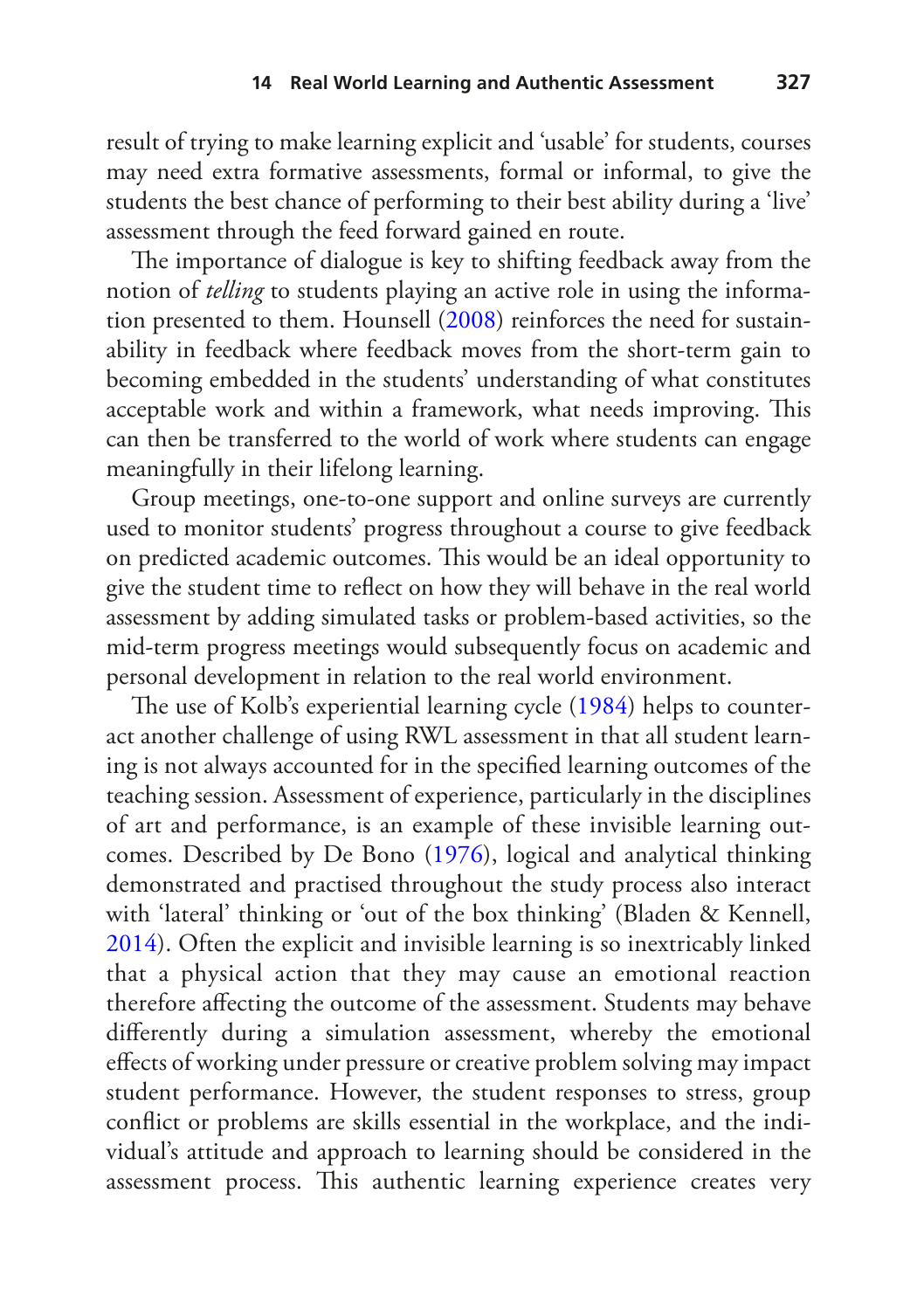personal outcomes for the student, and the use of formative feedback, coaching and peer assessment can provide an enriched learning experience.

# **Designing Real World Assessment**

## **Peer Review as Assessment of Real World Learning**

The process of peer review had been defined as the process by which students give feedback on their peers and receive feedback from their peers (Nicol et al., [2014](#page-18-1)). Peer review will contribute to the formative feedback process by allowing students the opportunity to rate performance and reflect on a formative assessment ahead of the summative task. Peer assessment is the process by which students can grade each other as part of the final assessment. Both stages of the use of peer grading could be designed as a simple comparison of work whereby students grade as if they were the tutor or a more complex approach with set criteria and weightings on the results. Peer assessment allows for discussion and reflection on the assessment and is an important tool where the assessment may be an event or simulation. Evidence of contribution during group work can also be assessed using peer assessment, enabling the students to recognise where they fit into the group dynamic and how others view their work. The positive effect of this approach to learning is that the students contribute to the assessment and feedback process establishing ownership and a deeper understanding of their learning journey. Nicol et al. ([2014\)](#page-18-1) discuss using peer review to close the gap between feedback and assessment, allowing students an element of control and autonomy over their own learning and deepening student understanding of how to succeed in the summative assessment.

Case Study 1 is an example of how peer review and assessment can support the students to develop the invisible outcomes associated with experiential learning. Bladen and Kennell's [\(2014](#page-16-1)) 'out of the box' thinking is assessed with criteria such as attitude and leadership skills during the assessment cycle.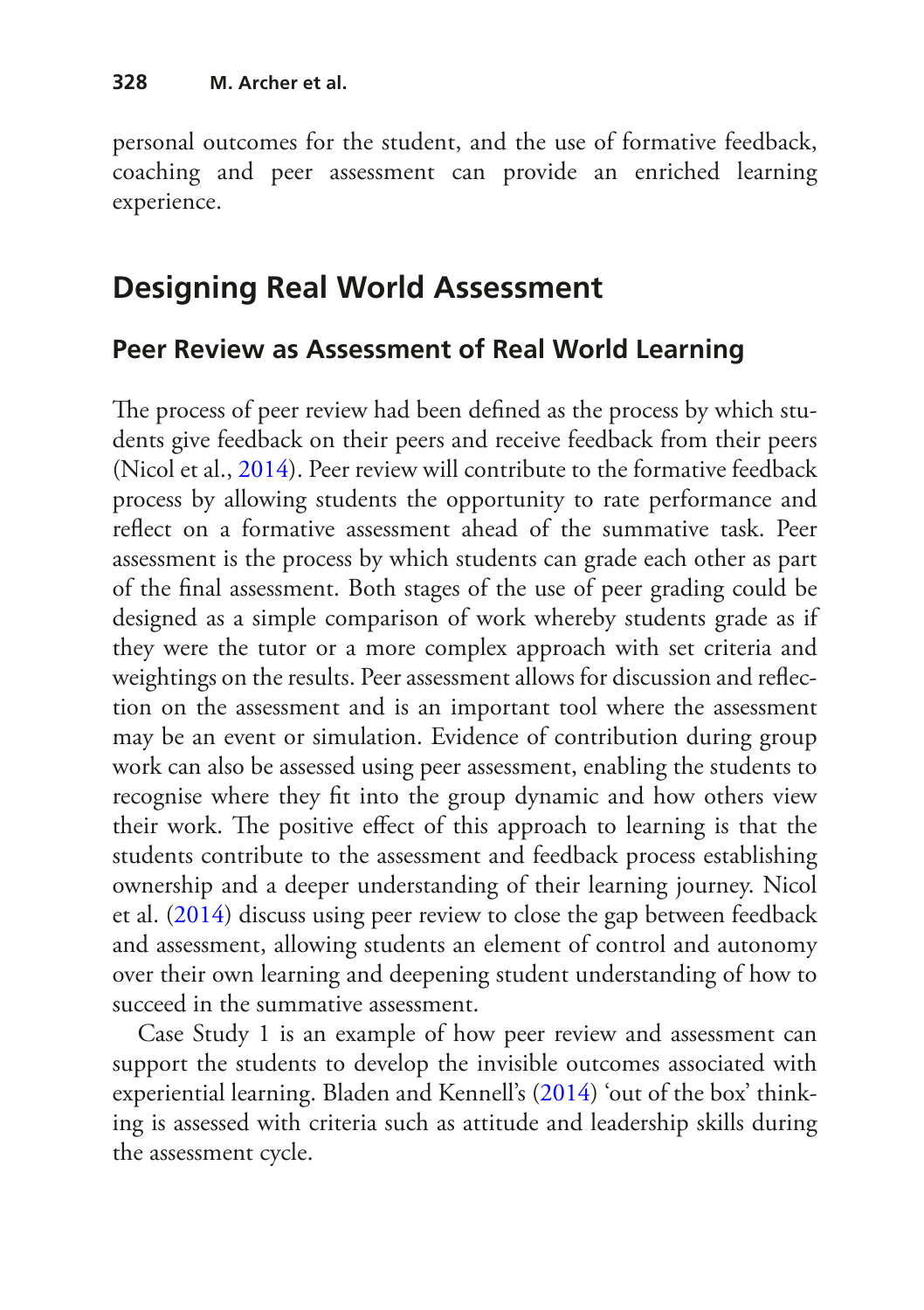#### **Case Study 1**

**Live Event Assessment (Melenie Archer, Lecturer Festival and Event Management. Solent University, UK)**

Students on the BA (Hons) Festival and Event Management course are required to fill out a group peer assessment at both the formative and summative stages of assessment and case study 1 explains this process in more detail. Students are also asked to grade themselves as part of this process, the peer assessment criteria are:

- 1. Ideas and suggestions
- 2. Leadership and administration of group
- 3. Event logistics (e.g. risk management and crowd management)
- 4. Staging (e.g. theming, décor and special effects)
- 5. Customer care (e.g. appearance, name badge and attitude)

Solent University Festival and Events students are required to host two live events at levels 4 and 5 to demonstrate their understanding of the specific industry disciplines during their three-year BA (Hons) course. When starting the academic year students are asked to choose an event team of up to eight students to work with for the duration of the unit, simulating working in an event or festival team in the workplace. It is recognised that group work poses its own problems in an academic setting, some students will want more control of their grades and prefer individual assessment and others may rely on their group to achieve their best work. For this reason, the core assessment is broken into three elements per year, the event manual (group work), the live event (group work) and a reflective essay (individual). This assessment format is the same for both the live event units, allowing the students to build a deeper level of knowledge by using the skills and theory learned in level 4 and applying them to level 5. This gives the students a clear understanding of expectations at each level and develops more a complex approach to problem solving as the course progresses.

In level 4 the students are given the opportunity to run a practice event before their assessed live event, this takes place in the classroom as it is a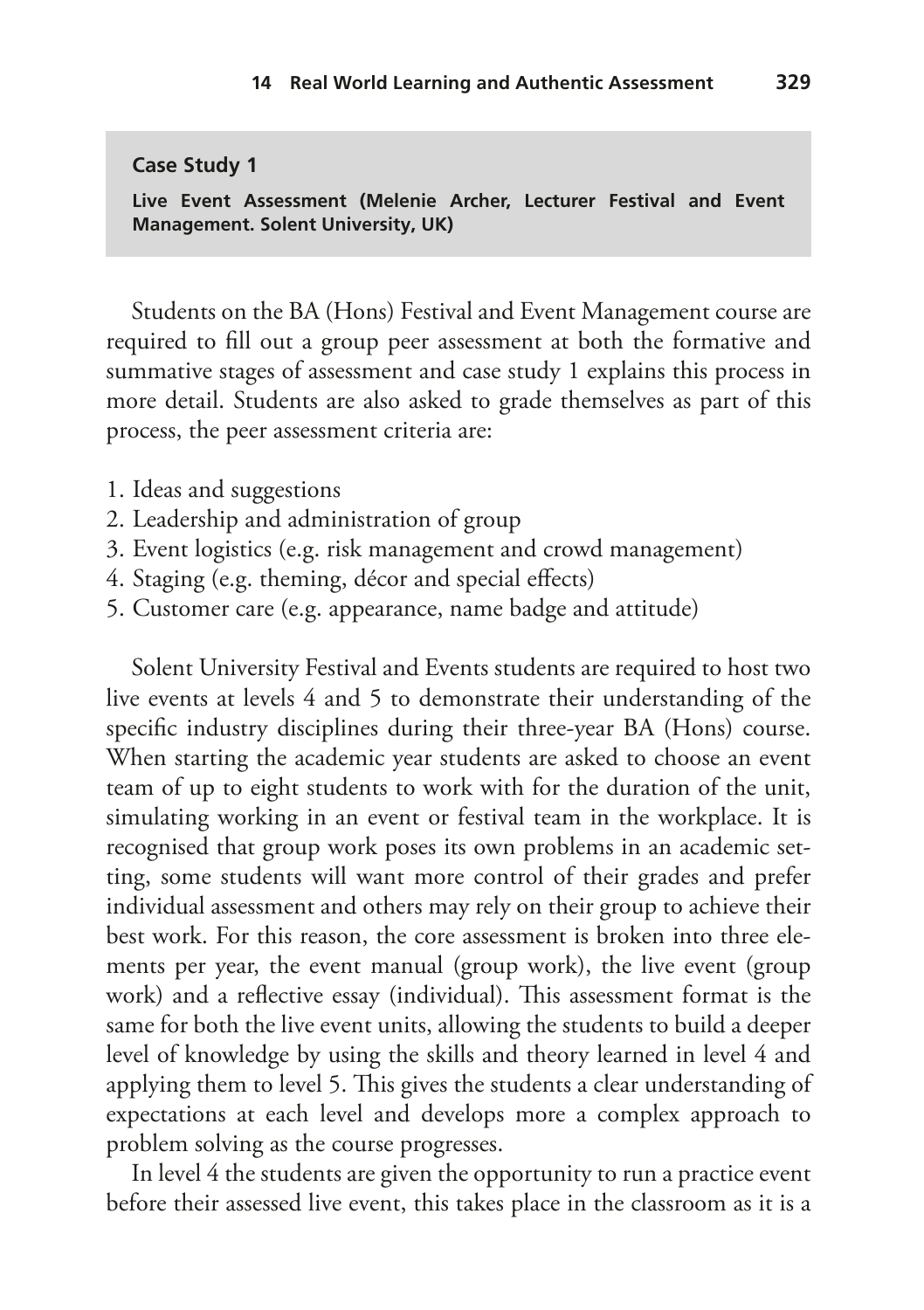low-risk environment allowing students to concentrate on the very basics of running an event. Students host the event for the rest of the class and have sole responsibility for the theme, style and format of the event. Due to the safe environment student's focus on making the event fun and engaging, and the formative assessment is an enjoyable experience for all involved. Students understand that this practice event is part of the formative assessment process and are supported to try new concepts and develop practical skills they have not had experience of previously. The formative assessment is very much a nurturing process where students are given verbal, written and peer feedback timed a few months before the final live event assessment to give students time to reflect and adapt.

The first 'real' assessment is the event manual where students must divide the workload to produce one piece of group work which is graded by the tutor, and the group is given a collective grade mark. As the whole group has contributed to the project the students are given the opportunity to award their peers individual grades based on five criteria, ideas and suggestions, leadership and administration, event logistics, staging and customer care. The final grade is a 50% split contribution between the tutor and the student peer assessed grade. The tutor has the authority to override an unbalanced peer grade if they think the decision is not based on academic effort.

When the final event manual grades are released, students are told the grade the tutor initially awarded and their final peer assessed grade. This gives the students a balanced indication of how well they did according to the tutor (the client) and their peers (workmates). Often this is not taken well, and one-to-one tutorials are offered to support students who did not do as well as they thought or who may feel they have to justify their performance to the tutor.

Introducing peer assessment to the students from the very beginning gives them the opportunity to reflect and improve on their performance by using it as a formative assessment tool. By the time the second part of the assessment, the live event, comes around the students are well aware of their tutor expectations as well as what their event group expect from them.

Annie (anonymised) underperformed in her first year, she rarely attended seminars and group meetings and her contribution to group work in all her level 4 units was poor. She received a lower score to her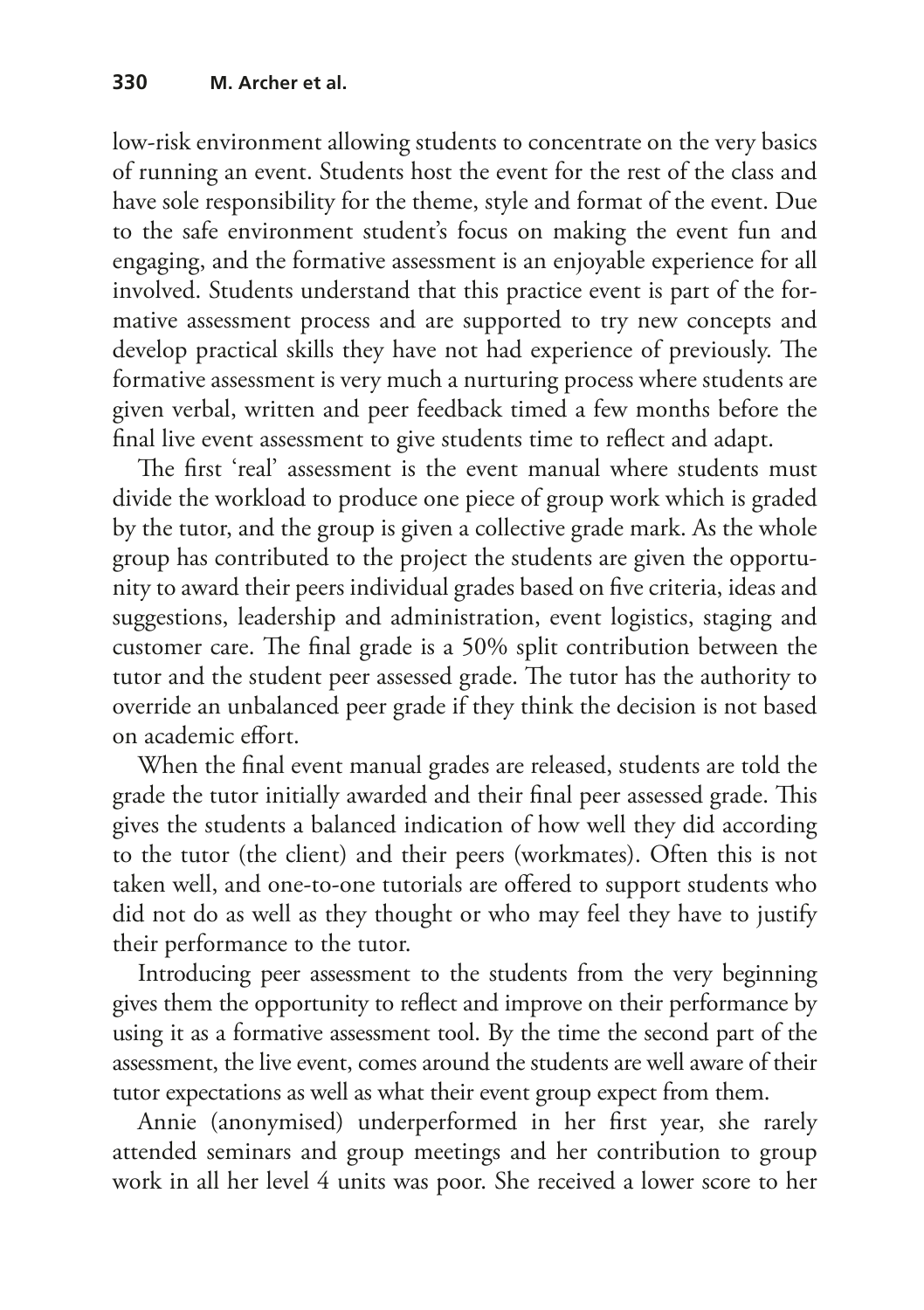peers in her first-year core unit and blamed everyone else in her reflective essay. At this stage of Annie's learning she was not ready to acknowledge that she was responsible for her own learning and performance. Annie passed the first year and returned still blaming the rest of her previous group for her poor grades. It was only when the class were asked to choose their event groups for the second year that Annie started to realise the effect this would have when in seminar time the whole class had chosen their groups and Annie sat on her own group less. The tutor intervened and both groups said they did not want her in the group due to her reputation for freeloading in group work. Annie had to make a case to each group as to why they should give her another chance and she was made to sign a group contract. Annie over delivered to all parts of the group work as she realised that it was her own attitude to learning that was holding her back. Annie graduated with a 2:1 in 2018.

Peer assessment is successful on this course as it opens a dialogue on individual and group performance between the student and tutor, reflecting the world of work and the structure of the festival and event industry.

When grading themselves for the first time, students will often inflate their own grade overestimating their contribution to group work. Falchikov ([2005\)](#page-17-6) argues that in the peer assessment process there will always be an element of over and under rating of peer performance; this can be monitored through the formative feedback process. As in Case Study 1, the student was not aware of her own shortcomings and when evaluating the assessment in a reflective essay still believed that the rest of the group were to blame. In this instance, the formative feedback did not have an instant effect on Annie's behaviour as she needed more proof that her own behaviour and approach to the task was the problem, triggering an emotional response to the situation. Beard and Wilson [\(2006](#page-16-0)) confirm the significance of emotions in student engagement and response to learning. The feed forward process resulted in a positive outcome in this instance by allowing the student time to reflect on her actions, increasing awareness of self.

Boud and Molloy ([2013\)](#page-17-0) comment that the use of self and peer assessment seemed to accentuate students' critical processes and their ability to make judgements about their work. Both self and peer assessments were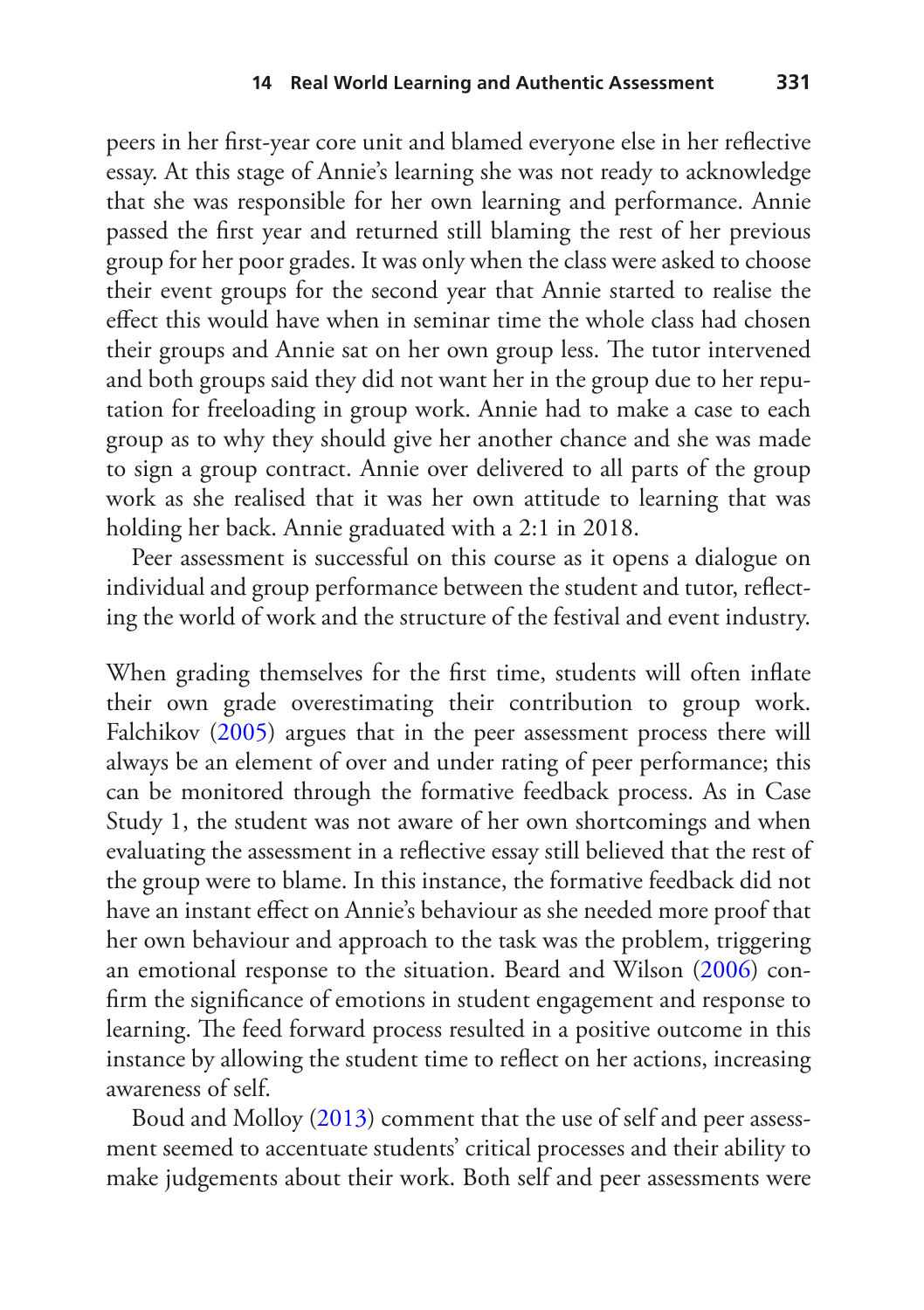predominantly given in 'real time' with no delay to feedback and at best required some facilitation by the academic through, for example, an assessment handout for students to structure their responses. This sort of academic intervention addresses Carless' ([2008\)](#page-17-7) concerns that an element of trust and credibility needs to be built between peers if peer assessment is to be successful and for educationalists to work in a climate where review is valued, where they can share practice which is both celebrated as well as requiring change.

This self-reflection process is in contrast to the students participating in the BEng (Hons) Yacht and Powercraft Design and the BEng (Hons) Yacht Design and production. In Case Study 2 the students are given a clear end goal, to be the winner of the model yacht race. Students on these courses learn in a simulated environment throughout the year, outside of the traditional classroom set up. The students receive formative feedback throughout the learning journey, as described by Hattie and Timperley [\(2007](#page-17-8)) as a feed forward process.

#### **Case Study 2**

**Model Yacht Assessment (Jean Baptiste Souppez, Senior Lecturer in Yacht Design and Composite Engineering, Solent University, UK)**

The first year of a degree typically covers all the underpinning knowledge on which the rest of the course will be built but is often not appreciated as such by the students, overwhelmed with theory and missing on the practical applications. Consequently, it is vital to provide a real world and tangible learning outcomes, involving decision making and unique choices, in the form of an engaging assessment. To demonstrate the practical applications of all the knowledge and skills acquired in the first year of the BEng (Hons) Yacht and Powercraft Design and BEng (Hons) Yacht Design and Production at Solent University, students compete in a model yacht design, build and race.

In this piece of coursework, students are issued a design rule and are tasked with entirely designing their 70 cm long, 1.8 m tall model boats,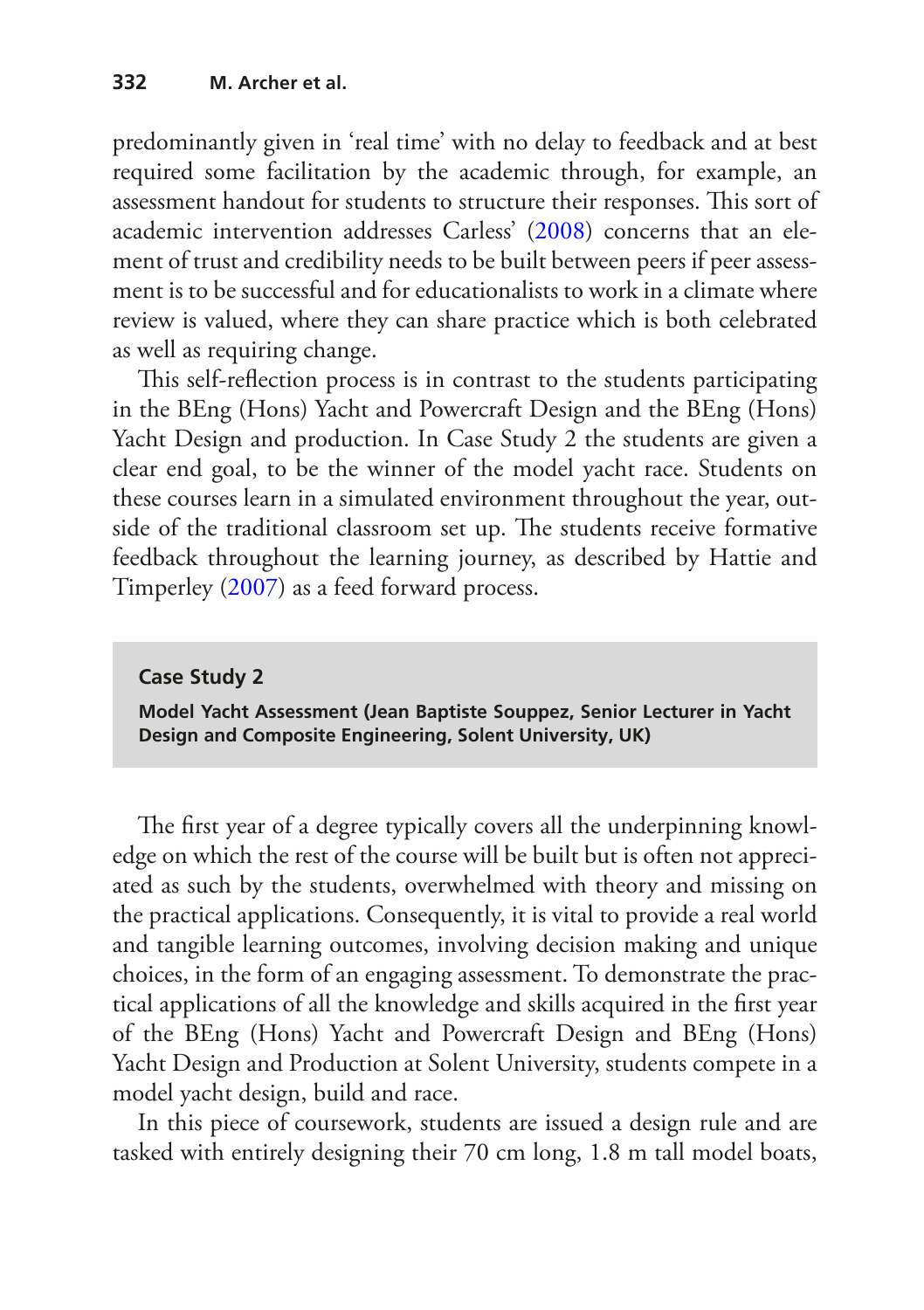building them and eventually racing them, making numerous informed decisions driven by their acquired theoretical understanding of naval architecture along the way. The race itself takes place in the very last week of the year and as such is a nice social event to showcase the student's achievements; nonetheless, the ranking is worth 20% of the assessment: the winner scoring full marks, and the sinkers none! Anecdotally, one's victory in the model yacht race is considered a terrific achievement, owning to prestigious yacht designers having won this particular event, and in one instance, one's victory was mentioned over 20 years later when being awarded an honorary PhD.

Throughout the academic year, this particular unit is focussed on building towards this final assessment and inherent deliverables and thus is structured in a manner that supports the students in successfully reaching the model yacht assessment. Firstly, the unit is only taught in seminar session, where students have a dedicated work station and work on an individual task. This allows the lecturer to assist and support each student individually, thus creating a more learner-centred environment, with room for personalised advice and practice.

Secondly, blended learning is utilised as part of the unit when looking at the use of specialist software, by either utilising existing online courses ([Lynda.com](http://lynda.com)) and videos tutorials made in-house. The students can therefore follow those at home, with the seminars being focussed on the practical application of the knowledge gained. With each session having a clear objective in the bigger picture of the overall coursework, a patchwork assessment style is adopted, keeping the students on track while providing ample opportunities to make their own design decisions.

Feedback is conceptualised by Hattie and Timperley ([2007\)](#page-17-8) who imply that the feedback is a consequence of a performance, and therefore comes too late to allow the learner to make the necessary progresses. This led to the feed forward concept which, coupled with formative assessments, will provide students with the valuable support they need in prevision of the summative assessment. This is the rationale behind the unit's structure: each summative assessment occurs after a similar formative one has been undertaken, with formative feedback given and opportunities for selfassessment and reflection, allowing the students to assess their own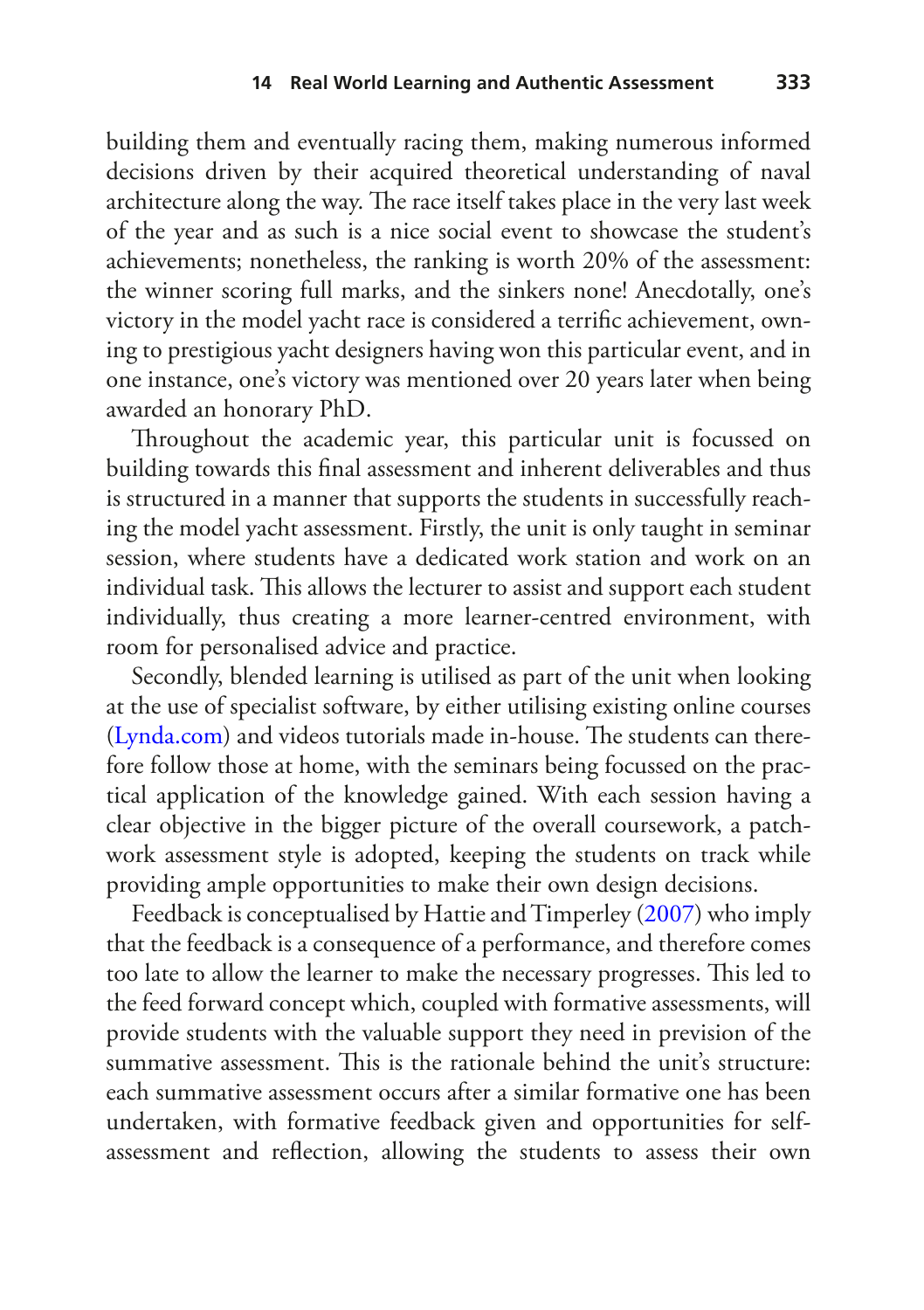performance and critically evaluate changes to be made for the summative one. This strategy has proven to significantly reduce the pressure of the assessment and build student confidence. Eventually, the race also provides students with more than just the final assessor's comments, but a physical realisation of how their model boat compares to the rest of the class.

Lastly, the unit aims to build a skill set that will support a final tangible outcome: in this instance, the design, build and race of a model yacht. This represents a perfect example of an authentic learning activity, as defined by Ashford-Rowe, Herrington and Brown [\(2013](#page-16-2)), and a tremendous tool to boost engagement, but also motivates the students to achieve their best, and materialise their skills into designing and building their first yacht. The physical nature of the deliverable and the friendly, yet competitive, peer pressure of the race allows to build up the knowledge throughout the year with the model yacht as a clear objective. Furthermore, the highly social nature of the construction and race has proven a key strategy to ensure a strong cohesion across the cohort, building trust but also introducing peer mentoring. Indeed, as all students face similar challenges in the process, they will naturally support each other.

Over the decades, the model yacht assessment has become a flagship assessment of the Yacht Engineering courses at Solent University thanks to its real world nature, providing the students with a clear learning journey, building towards a physical assessment that is engaging, challenging and fun and draws together the whole of the first year's theory into the first yacht of their career as naval architects.

## **Use for Formative Feedback and Assessment to Enhance Real World Learning**

Boud and Molloy [\(2013](#page-17-0), p. 704) applaud "an approach to feedback that not only respects students' agency in their own processes of learning but can develop the dispositions needed for identifying and using feedback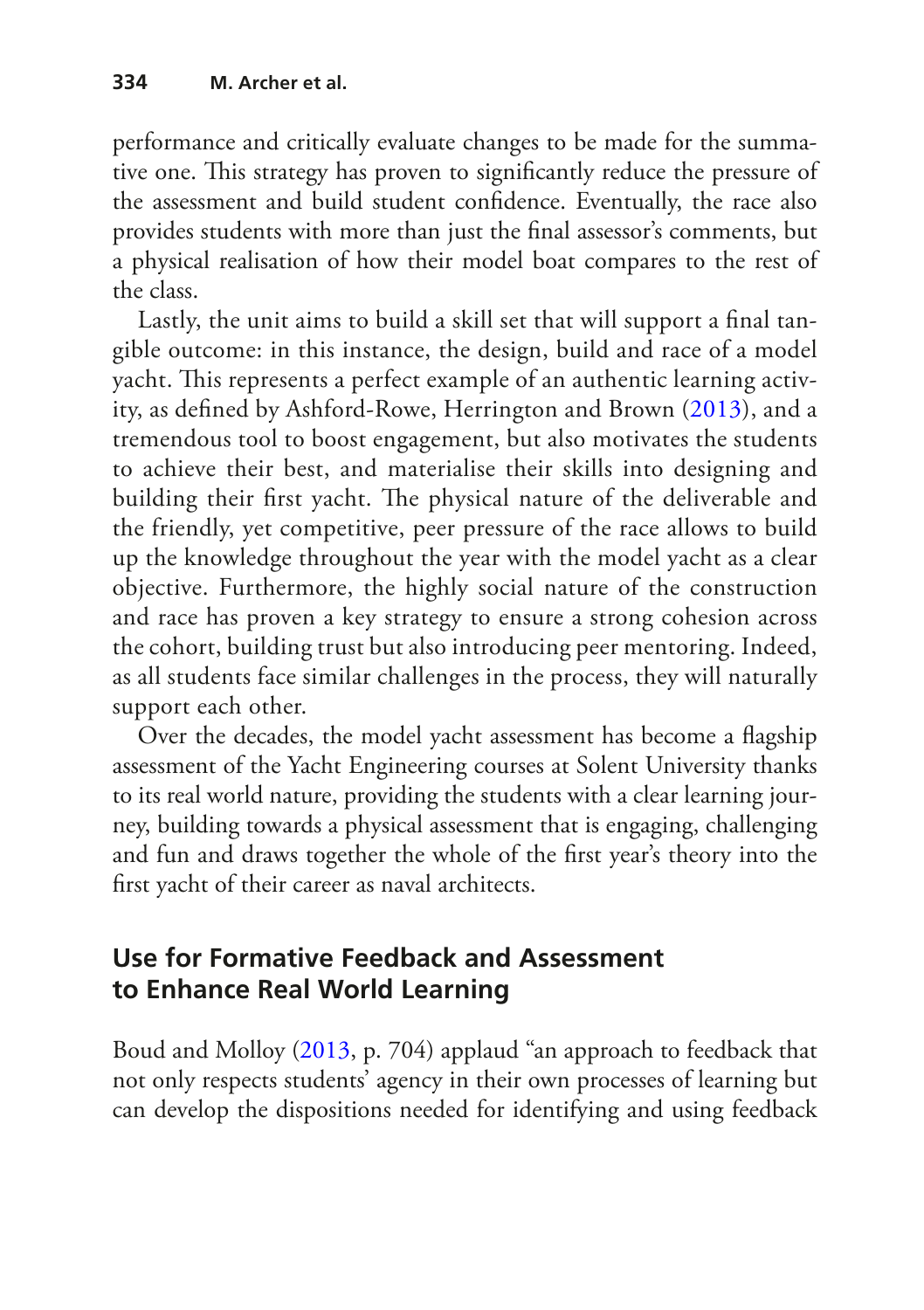beyond formal educational structures". A student must be able to translate academic feedback into a form that is meaningful to themselves so that it can subsequently be used (Nicol, [2009\)](#page-18-4). Feed forward provides a valuable alternative strategy to assessment and feedback for the emphasis is placed on active student engagement in the use of their feedback to encourage their own self-regulation (Murtagh & Baker, [2009](#page-17-9)). This has important potential benefits to students' learning and academics' time trying to support it.

The very nature of the assessment simulates the real work environment, and, in this instance, there is a tangible outcome. The exposure of students to learning within simulated environments where the feed forward activity contributed to the ongoing development of students' familiarity, and therefore their professional identity, within that setting. Any opportunity that allows students to learn and be critiqued by experts potentially adds to what Polanyi ([1966\)](#page-18-5) identifies as students' learning through the tacit dimension of learning found to contribute to students' fluency and criticality of their performance in practice (Benner, [1984](#page-16-3)).

The use of feed forward, in familiarising students with potentially complex environments that they will have to perform in a professional role in the future, embeds tacit knowledge into students' learning for future recall and builds confidence for the world of work, as long as the educationalist can articulate, against specific criteria, exactly how the student can improve.

Students are supported to achieve with constant and structured formative feedback, where the students are set online learning to complete at home and feedback and guidance are delivered through timetable tutorial and seminar classes. Students are given the framework and structure of the content of sessions therefore giving them the ownership and agency to develop themselves combining partnership working, coaching and mentorship.

The concept of an assessment being a competition as a standalone measurement of student learning would be neither fair nor productive; however, the feed forward structure of this course enables the students to develop their reflective practice in this learner-centred environment. The idea of winning and losing as an assessment replicates the risks involved within the industry, and to give students the opportunity to practise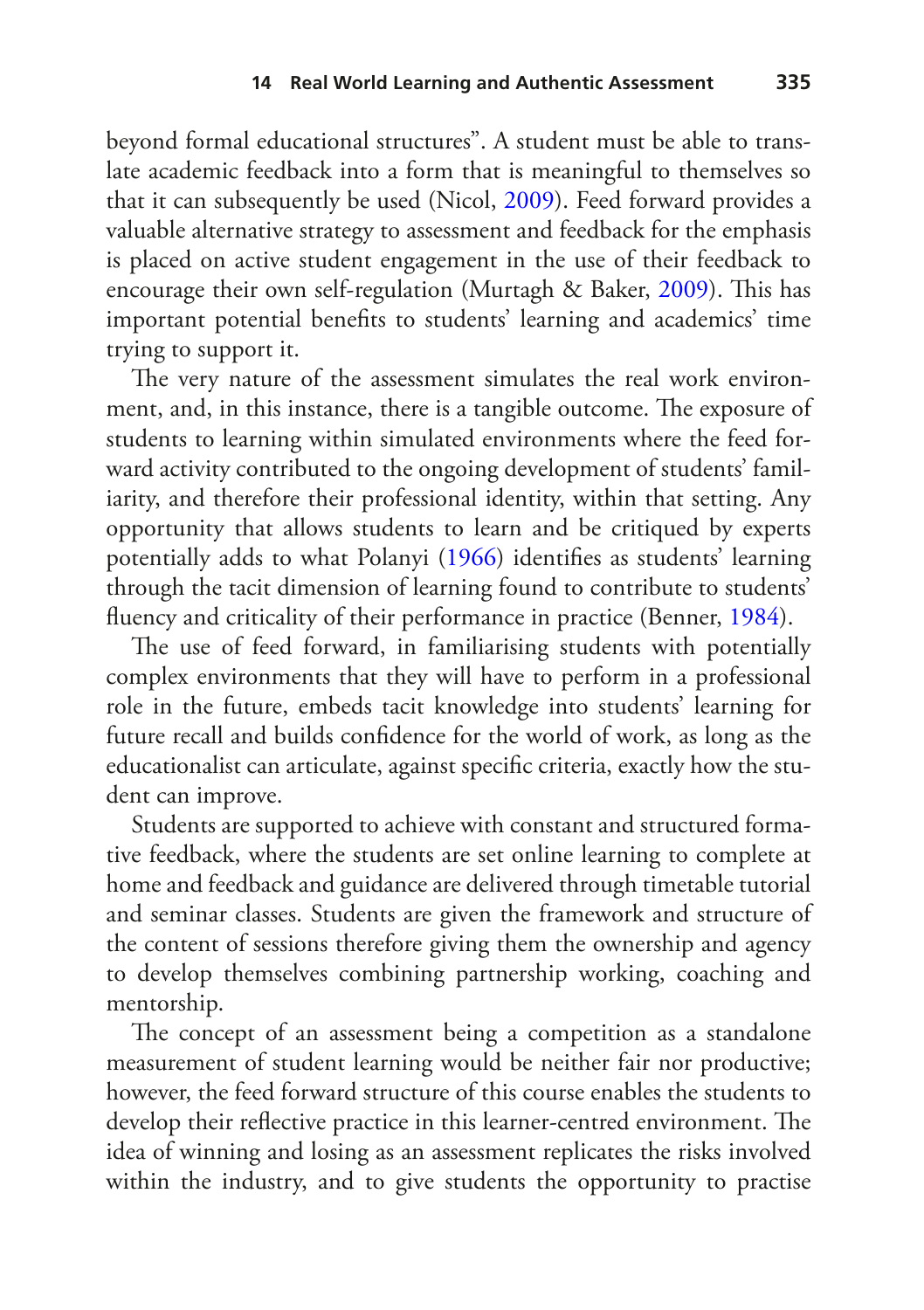managing risk gives this assessment value and purpose. Shulman ([2005\)](#page-18-3) identifies that without a certain amount of anxiety and risk, there are limits to how much learning occurs. As a result of the structure of the assessment, overcoming hazards and dealing with unplanned situations heighten the students' sense of achievement and passion for their subject, and the excitement on race day embeds RWL in the process of making assessments fun, meaningful and memorable.

Taking a more active stance in their learning requires students to be tutored in new processes and attitudes that extend to students taking a more active role in their assessments (Boud & Molloy [2013\)](#page-17-0). Academics themselves therefore need to be cognisant of a wider range of assessment methods and design, as well as their own personal practice that will encourage students to actively learn from previous performance. Boud and Molloy [\(2013](#page-17-0)) reinforce that the majority of publications on feedback in higher and professional education concentrate on the micro-skills of the educator in feedback. Whilst all teaching staff bring their own personal style to the giving of feedback, Carless, Salter, Yang and Lam ([2011,](#page-17-10) p. 2) view feedback as a much wider skill set and offer characteristics of sustainable feedback that involve the student in the process of learning from the feedback given:

- 1. Involve students in dialogues about learning which raise their awareness of quality performance
- 2. Facilitating feedback processes through which students are stimulated to develop capacities in monitoring and evaluating their own learning
- 3. Enhancing student capacities for ongoing lifelong learning by student development of skills for goal setting and planning their learning
- 4. Designing assessment tasks to facilitate student engagement over time in which feedback from varied sources is generated, processed and used to enhance performance.

The literature therefore highlights two ways that students may use feed forward in their work. The first is a focused version of feed forward when the formative assessment shapes and drives the performance of students towards the summative assessment (Sadler, [1989](#page-18-6); Hounsell, [2008\)](#page-17-4). The second offers a broader interpretation of Carless et al.'s ([2011\)](#page-17-10)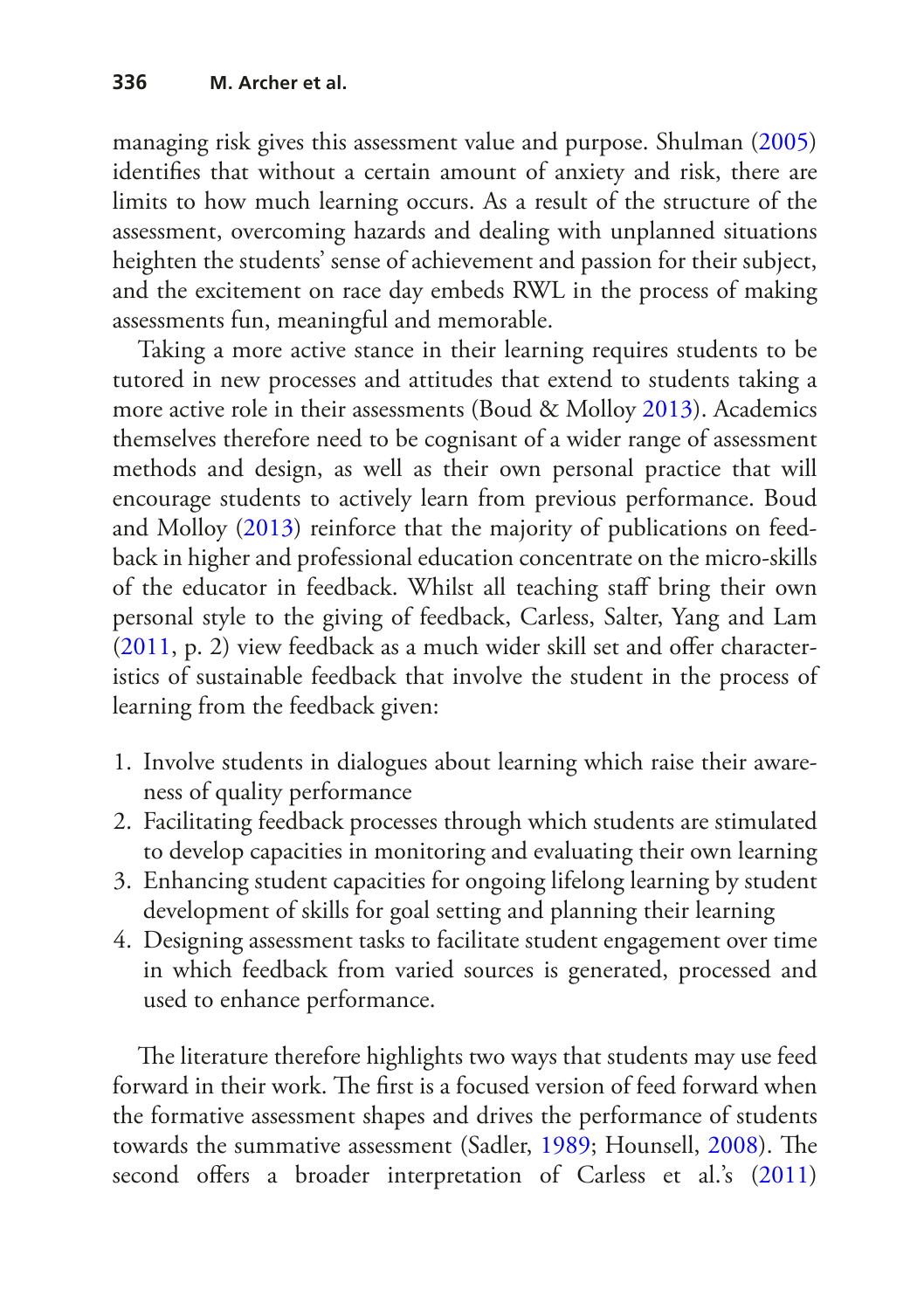characteristics of sustainable feedback when a longitudinal view on student feed forward is used outside the specific boundaries of the formativesummative continuum for ongoing self-development. In other words, the feedback is used beyond the assignment for the development of future academic or professional skills. If students can attain self-regulation skills (Murtagh & Baker, [2009](#page-17-9)) through real world learning pedagogy, that allow them to interpret their feedback, these skills will work for them across courses and longitudinally during their academic careers.

The feed forward method gives the student the opportunity to reflect and grow both academically and emotionally, and the concept of a twostep assessment approach allows for a second chance approach to achieving the final grade mark, Sambell, McDowell and Montgomery [\(2013\)](#page-18-7) describe the process as opening up a space where students can learn through failure and be supported to develop. Students do not always respond well to group assessment feedback and may seek to blame others when group work fails, as emphasis is often placed on individual academic achievement within an assessment framework (Boud & Hawke, [2004](#page-16-4)). By receiving detailed formative feedback from peer and tutors, the student can process and understand in more depth what they need to do in order to succeed, as this dual approach to feedback will also mimic the workplace.

To get the most positive results from this process, the assessment criteria must be transparent from the outset; students need to understand what it is exactly that they are being assessed on and, just as importantly, what they will not be graded on. For instance, simulated assessed tasks can involve pressurised scenarios with the added challenges associated with observation assessments. There may not be a physical product produced during the course of the assessment therefore tutors must establish and communicate to students what success looks like. How invisible outcomes can be assessed, such as, atmosphere and enjoyment must be communicated to the students and the complexity of the nature of the assessment will require an increased amount of coaching and mentoring. Again, the use of formative peer and tutor assessments will give the individual student a greater comprehension of how to succeed and what they will need to deliver in the summative assessment. To avoid marking students on personality traits or emotional response, and for formative feedback to be fair and constant, it must be based on the criteria the tutor has co-constructed with the class.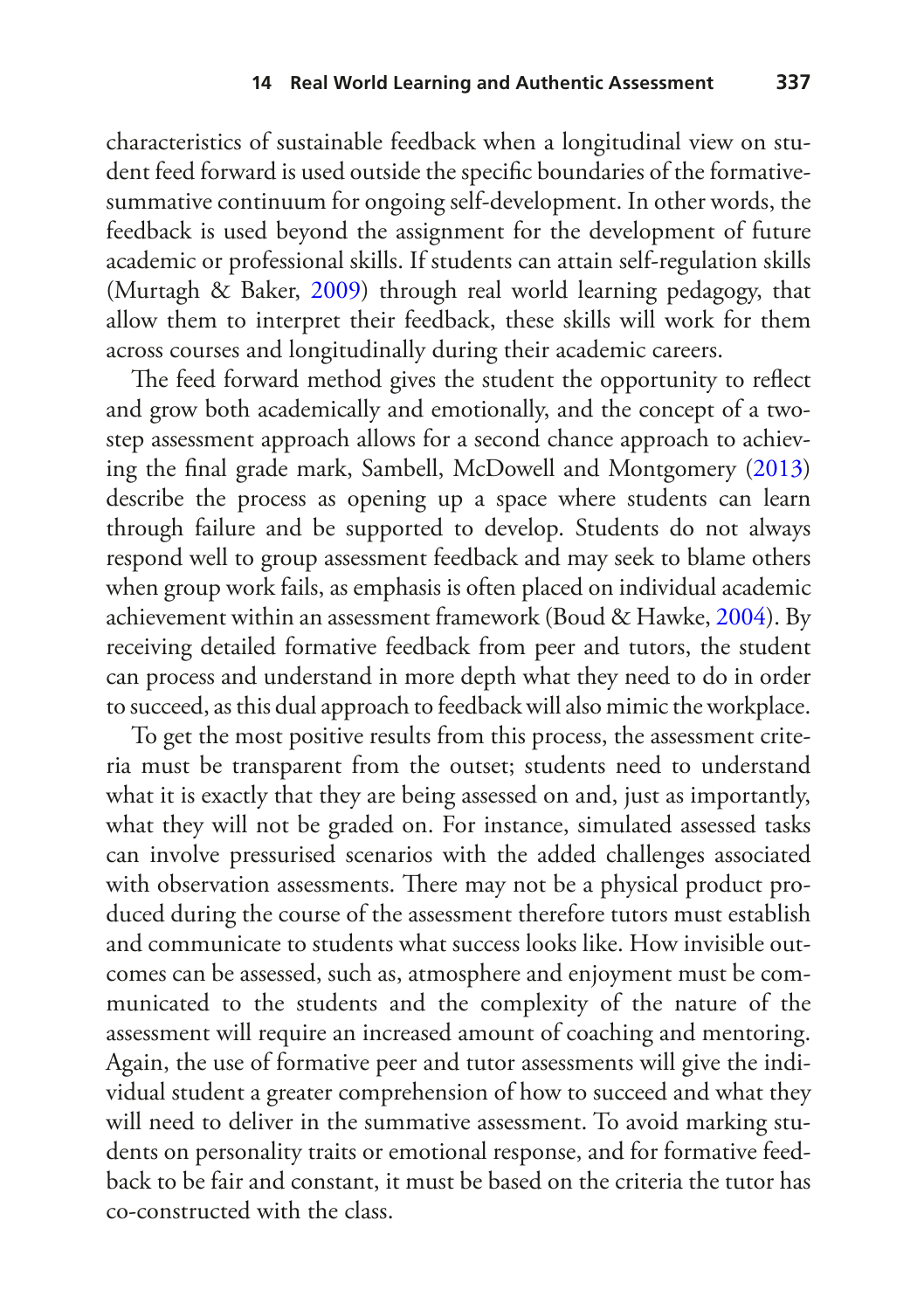Formative assessment and feedback deepen students' understanding of the assessment particularly when the assessment criteria are complex and have the potential for the outcomes to be influenced by individual or group physical and emotional responses to a task. It was felt that common complaints of students only focusing on assessment-driven learning (Koen, Bitzer, & Beets, [2012](#page-17-11)) could start to be addressed if a balance was taken between two forms of feed forward when it was specifically placed within modules of learning as a formative activity as well as being used as a wider ethos for students' self-development.

# **Conclusion**

Assessment emphasis on long-term development is currently at odds with the immediate approach to assessment and feedback to which students and universities have become accustomed. This chapter argues that academics designing learning programmes can identify the twin components of peer and formative review as a means of developing real world and unique assessment methods. Embedding practice and theory together are essential elements of RWL and authentic assessment.

It is also recommended that real world learning assessment needs to incorporate reflection as part of the formative or summative assessment. If reflection is not at a formative stage, students should go through the assessment cycle with reflection at the end. This can be addressed by inserting a 'What if?' stage which could be adopted into the assessment framework. A formative sample of 'what if?' scenarios would challenge the students to address the potential pitfalls of the summative assessment task and their personal and professional response to problems. For example, students in the BA (Hons) Festival and Event Management course could be presented with 'What if?' situations such as 'the venue cancels the day of your event' or 'adverse weather conditions affects staff transport to the venue' to prepare them for the Real World Assessment. Student reflection has to be part of authentic assessment whether implicitly or explicitly and course design and structure are key to the RWL framework.

The case studies present examples of development and sequential assessment, the use of other assessors other than the academic and an increasing co-constructive element between student and academic as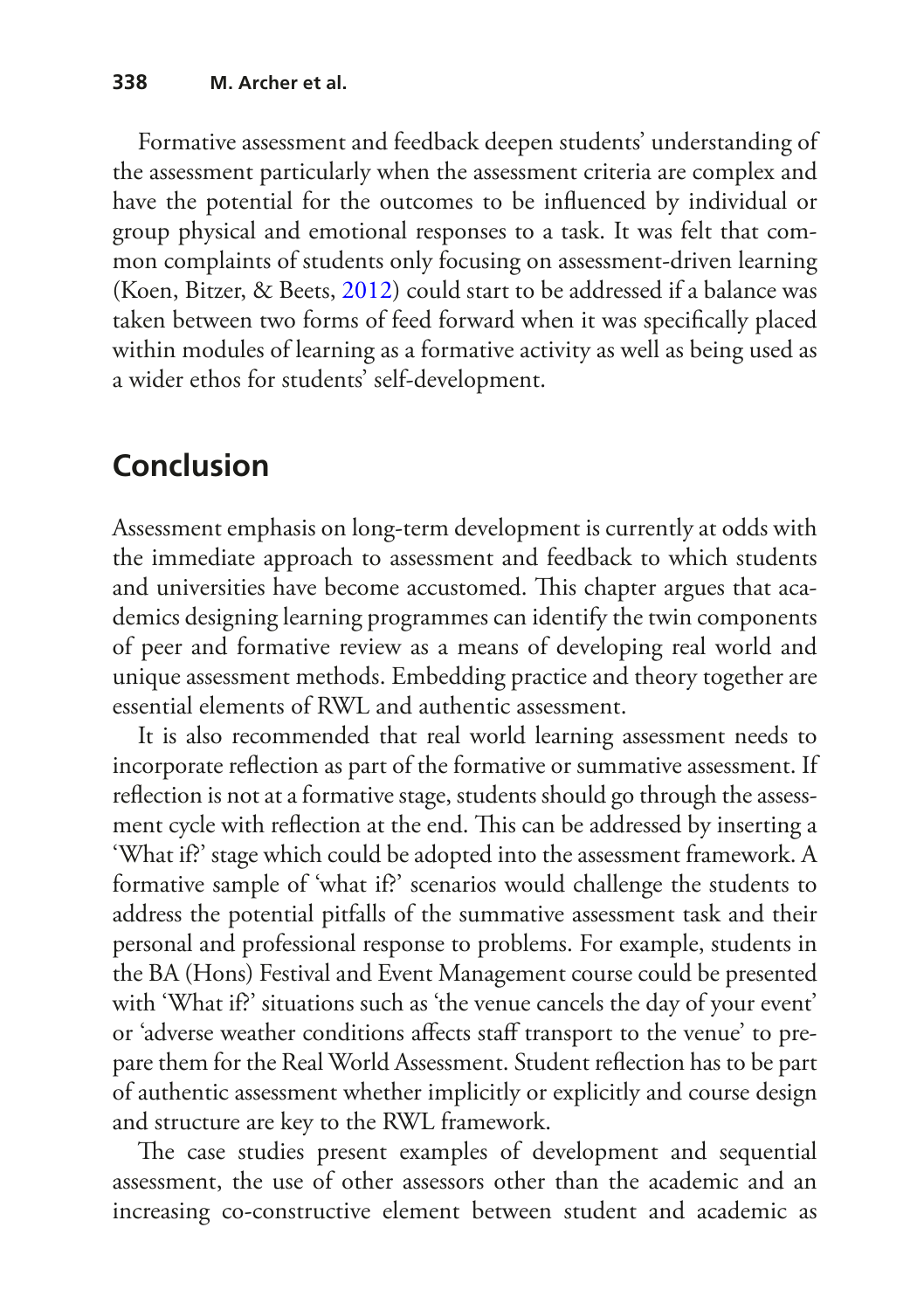described by Boud and Soler [\(2016](#page-17-12)). Consensus understanding by the teaching staff and the student of the meaning of assessment standards and their application and interpretation are an essential element to this co-constructive responsibility for feed forward. Student literacy needs to be supported by "meta-dialogues [to] discuss processes and strategies for assessment and feedback rather than the specifics of a particular piece of work" (Carless & Boud, [2018,](#page-17-13) p. 8).

Complaints as to the sometimes subjective nature of marking and grading of assignments will only be mitigated against if academic staff can articulate the strengths and limitations of any one assignment and in particular to express themselves well in identifying the way forward for students. The underlying ethos of Duncan, Prowse, Wakeman and Harrison ([2003/2004](#page-17-14)) project could be built upon and named members of academic teams assist students to collate the essence of the feed forward recommendations and help the students to plan these into their next year's study. In this way, feed forward could be built into undergraduate courses early on rather than students arriving at it by chance or by the preference of individual academics.

## **References**

- <span id="page-16-2"></span>Ashford-Rowe, K. J., Herrington, J., & Brown. (2013). Establishing the critical element that determine authentic assessment. *Assessment & Evaluation in Higher Education, 39*(2), 205. [https://doi.org/10.1080/0260293](https://doi.org/10.1080/02602938.2013.819566) [8.2013.819566](https://doi.org/10.1080/02602938.2013.819566)
- <span id="page-16-0"></span>Beard, C., & Wilson, J. (2006). *Experiential learning. A best practice handbook for educators and trainers* (2nd ed.). London and Philadelphia.: Kogan Page Limited.
- <span id="page-16-3"></span>Benner, P. (1984). *From novice to expert. Excellence and power in clinical nursing practice*. Menlo Park, CA: Addison-Wesley Publishing Company.
- <span id="page-16-1"></span>Bladen, C., & Kennell, J. (2014). Educating the 21st century event management graduate: Pedagogy, practice, professionalism and professionalisation. *Event Management, 18*(1), 5–14. [https://doi.org/10.3727/152599514X](https://doi.org/10.3727/152599514X13883555341724) [13883555341724](https://doi.org/10.3727/152599514X13883555341724)
- <span id="page-16-4"></span>Boud, D., & Hawke, G. (2004). *Sustainable assessment*. Sydney: The Australian Centre for Organisational, Vocational and Adult-Learning, University of Technology. (online).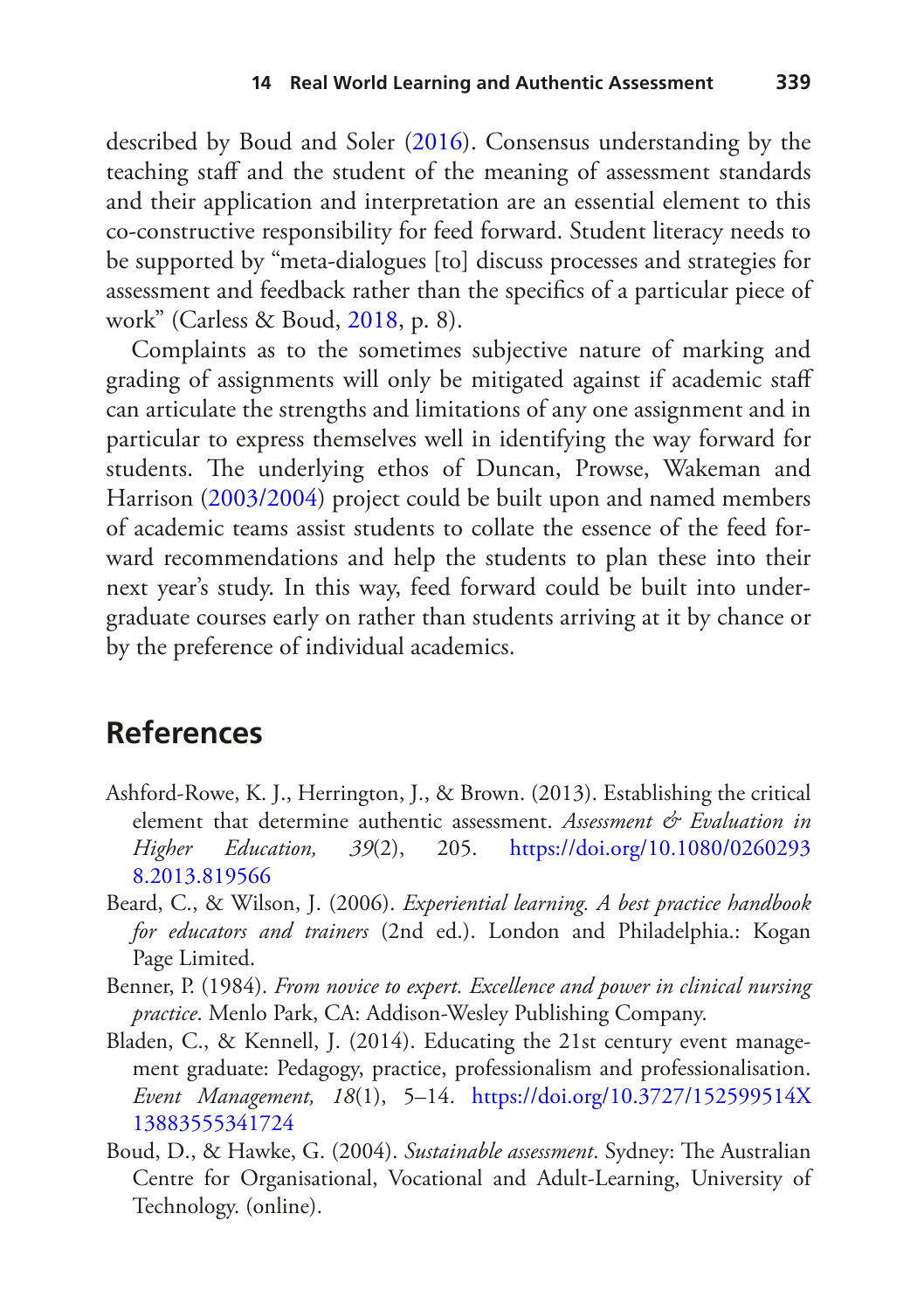- <span id="page-17-0"></span>Boud, D., & Molloy, E. (2013). Rethinking models of feedback for learning: the challenge of design. *Assessment and Evaluation in Higher Education, 38*(6), 698–712.<https://doi.org/10.1080/02602938.2012.691462>
- <span id="page-17-12"></span>Boud, D., & Soler, R. (2016). Sustainable assessment revisited. *Assessment & Evaluation in Higher Education, 41*(3), 400–413. [https://doi.org/10.108](https://doi.org/10.1080/02602938.2015.1018133) [0/02602938.2015.1018133](https://doi.org/10.1080/02602938.2015.1018133)
- <span id="page-17-7"></span>Carless, D. (2008). Trust, distrust and their impact on assessment reform. *Assessment and Evaluation in Higher Education, 34*(1), 79–89. [https://doi.](https://doi.org/10.1080/02602930801895786) [org/10.1080/02602930801895786](https://doi.org/10.1080/02602930801895786)
- <span id="page-17-13"></span>Carless, D., & Boud, D. (2018). The development of student feedback literacy; enabling uptake of feedback. *Assessment and Evaluation in Higher Education, 43*(8), 1315–1325.<https://doi.org/10.1080/02602938.2018.1463354>
- <span id="page-17-10"></span>Carless, D., Salter, D., Yang, M., & Lam, J. (2011). Developing sustainable feedback practices. *Assessment and Evaluation in Higher Education, 34*(1), 79–89. <https://doi.org/10.1080/03075071003642449>
- <span id="page-17-5"></span>De Bono, E. (1976). *Teaching thinking*. London: Penguin.
- <span id="page-17-14"></span>Duncan, N., Prowse, S., Wakeman, C., & Harrison, R. (2003/2004). *"Feedforward": Improving students' use of tutors' comments*. Centre for Learning and Teaching. [online].
- <span id="page-17-6"></span>Falchikov, N. (2005). *Improving assessment through student involvement*. London: Routledge Falmer.
- <span id="page-17-1"></span>Gulikers, J. T. M., Bastiaens, T. J., & Kirschner, P. A. (2004). A five-dimensional framework for authentic assessment. Educational technology. *Research and Development, 52*(3), 67–87. <https://doi.org/10.1007/BF02504676>
- <span id="page-17-8"></span>Hattie, J., & Timperley, H. (2007). The power of feedback. *Review of Educational Research, 77*(1), 81–112.<https://doi.org/10.3102/003465430298487>
- <span id="page-17-4"></span>Hounsell, D. (2008). The trouble with feedback. New challenges, emerging strategies. *TLA Interchange* [online], Spring (2).
- <span id="page-17-11"></span>Koen, M., Bitzer, E. M., & Beets, P. A. D. (2012). Feedback or feed-forward? A case study in one higher education classroom. *Journal of Social Science, 32*(2), 231–242.<https://doi.org/10.1080/09718923.2012.11893068>
- <span id="page-17-3"></span>Kolb, D. (1984). *Experiential learning. Experience as the source of learning and development*. Englewood Cliffs, NJ and London: Prentice Hall Inc.
- <span id="page-17-2"></span>Morley, D., Bettles, S., & Derham, C. (2019). The exploration of students' learning gain following immersive simulation—The impact of feedback. *Higher Education Pedagogies, 4*(1), 368–384. [https://doi.org/10.108](https://doi.org/10.1080/23752696.2019.1642123) [0/23752696.2019.1642123](https://doi.org/10.1080/23752696.2019.1642123)
- <span id="page-17-9"></span>Murtagh, L., & Baker, N. (2009). Feedback or feed forward? A case study in one higher education classroom. *Journal of Social Science, 32*(2), 231–242.